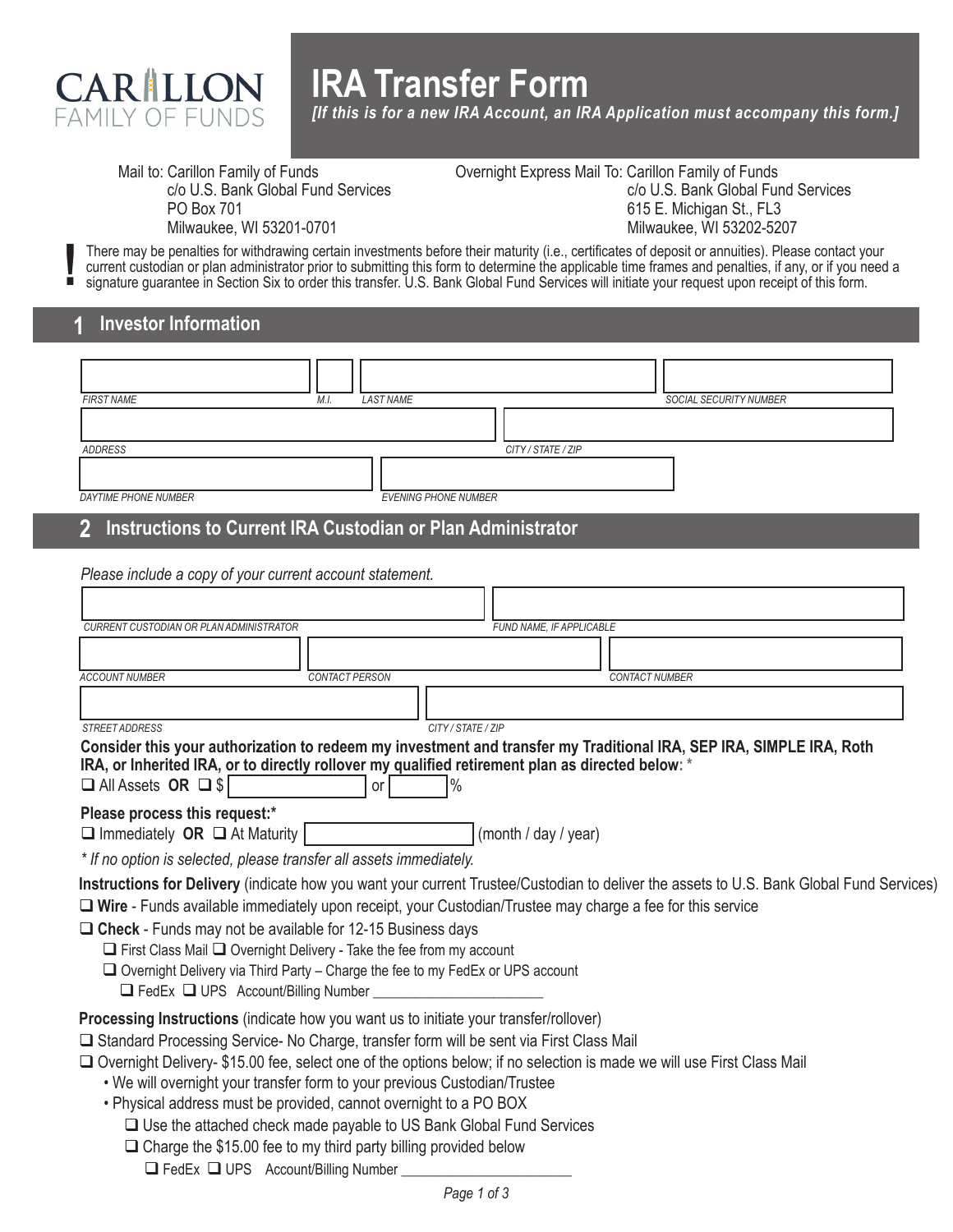## **2 Instructions to Current IRA Custodian or Plan Administrator continued**

#### **Type of account being transferred/rolled-over:**

| <b>O</b> Pension <b>Q</b> Profit Sharing Plan <b>Q</b> 401(k) <b>Q</b> 403(b) <b>Q</b> Roth 401(k) <b>Q</b> Roth 403(b) <b>Q</b> Traditional IRA |  |  |  |  |  |  |  |  |
|--------------------------------------------------------------------------------------------------------------------------------------------------|--|--|--|--|--|--|--|--|
| $\Box$ SEP IRA $\Box$ SIMPLE IRA $\Box$ Roth IRA $\Box$ Inherited IRA $\Box$ Other                                                               |  |  |  |  |  |  |  |  |
| Original Roth IRA funding year (if applicable):                                                                                                  |  |  |  |  |  |  |  |  |
| Original SIMPLE IRA funding date (if applicable):                                                                                                |  |  |  |  |  |  |  |  |

**Send the check representing the assets payable to "Carillon Family of Funds FBO [Shareholder's Name]" along with a copy of this form to the address at the top of page one.**

## **3 Investment Selection**

An Carillon Family of Funds IRA Account Application must be completed to process this transfer if a new account is being established. The Fund(s) and the allocation(s) specified on the application will be used if they are different from those indicated below.

| <b>NEW</b> |                                                                                                                                                                                                                                                                                                                                                                                                                                                                                                                                                                                                                                                                                                       | <b>AMOUNT</b>                      | %  |
|------------|-------------------------------------------------------------------------------------------------------------------------------------------------------------------------------------------------------------------------------------------------------------------------------------------------------------------------------------------------------------------------------------------------------------------------------------------------------------------------------------------------------------------------------------------------------------------------------------------------------------------------------------------------------------------------------------------------------|------------------------------------|----|
|            |                                                                                                                                                                                                                                                                                                                                                                                                                                                                                                                                                                                                                                                                                                       |                                    | 0R |
|            |                                                                                                                                                                                                                                                                                                                                                                                                                                                                                                                                                                                                                                                                                                       |                                    | 0R |
|            | H                                                                                                                                                                                                                                                                                                                                                                                                                                                                                                                                                                                                                                                                                                     |                                    | 0R |
|            |                                                                                                                                                                                                                                                                                                                                                                                                                                                                                                                                                                                                                                                                                                       |                                    | 0R |
|            |                                                                                                                                                                                                                                                                                                                                                                                                                                                                                                                                                                                                                                                                                                       |                                    | 0R |
|            |                                                                                                                                                                                                                                                                                                                                                                                                                                                                                                                                                                                                                                                                                                       |                                    | OR |
|            |                                                                                                                                                                                                                                                                                                                                                                                                                                                                                                                                                                                                                                                                                                       |                                    | 0R |
|            | H                                                                                                                                                                                                                                                                                                                                                                                                                                                                                                                                                                                                                                                                                                     |                                    | 0R |
|            |                                                                                                                                                                                                                                                                                                                                                                                                                                                                                                                                                                                                                                                                                                       |                                    | 0R |
|            |                                                                                                                                                                                                                                                                                                                                                                                                                                                                                                                                                                                                                                                                                                       |                                    | 0R |
|            | <b>□ Class I 3852 □ Class A 3850 □ Class C 3851 □ Class Y 4175</b><br>□ Class I 3870 □ Class A 3868 □ Class C 3869 □ Class Y 4176<br>$\Box$ Class I 3906 $\Box$ Class A 3904 $\Box$ Class C 3905 $\Box$ Class Y 4179<br><b>□ Class I 3933 □ Class A 3931 □ Class C 3932 □ Class Y 4181</b><br>$\Box$ Class I 4067 $\Box$ Class A 4160 $\Box$ Class C 4161 $\Box$ Class Y 4068<br>$\Box$ Class I 4069 $\Box$ Class A 4165 $\Box$ Class C 4166 $\Box$ Class Y 4070<br>$\Box$ Class I 4071 $\Box$ Class A 4170 $\Box$ Class C 4171 $\Box$ Class Y 4072<br>$\Box$ Class I 4064 $\Box$ Class A 4142 $\Box$ Class C 4143 $\Box$ Class Y 4147<br>□ Class I 4065 □ Class A 4148 □ Class C 4149 □ Class Y 4153 | EXISTING ACCOUNT # (IF APPLICABLE) |    |